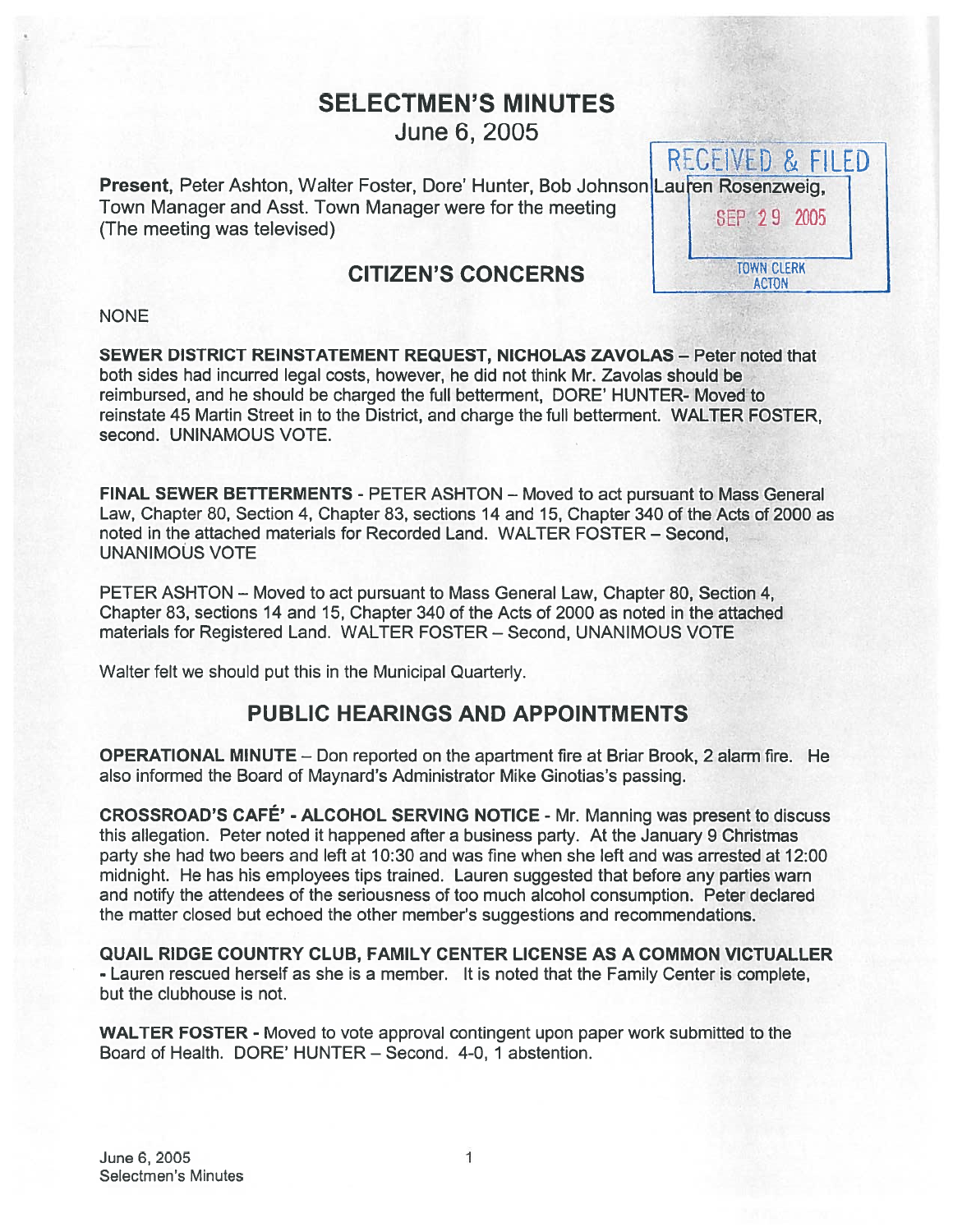QUAIL RIDGE COUNTRY CLUB, CLUBHOUSE, LICENSE AS A COMMON VICTUALLER Atty. Jay Peabody proposed <sup>a</sup> Comm. Victualler and liquor License for clubhouse which will be open in 18 months. Peter asked about what will happen at the Family Center after the clubhouse opens. Jay said that they will still want food and liquor for the pool area. The food will be prepared at the Clubhouse to be served at the Family Center once the Clubhouse is built and occupied.

WALTER FOSTER - Moved to vote approval contingent upon paper work submitted to the Board of Health. DORE' HUNTER — Second. 4-0, 1 abstention

QUAIL RIDGE COUNTRY CLUB, FAMILY CENTER — FULL LIQUOR LICENSE

Walter asked Mr. Donohue about service of liquor and noted his 26 years in the business. He has been working in the country club setting for <sup>a</sup> long time. A private club is different than ones open to the public. They have policies and members can be removed from the Club for cause. WALTER FOSTER — Moved to approve the Family Center Full Liquor License contingent upon all paperwork that is required be submitted. DORE' HUNTER — Second. 4-0, 1 abstention.

QUAIL RIDGE COUNTRY CLUB, CLUBHOUSE — FULL LIQUOR LICENSE —WALTER FOSTER - Moved to approve and to further be required to submit any paperwork that may be required once the Clubhouse is built to the Board of Selectmen and Board of Health. 4-0, 1 abstention.

HISTORIC NEW ENGLAND, JOSEPH CORNISH – DORE' HUNTER - Moved to grant the necessary municipal approval. BOB JOHNSON — second. UNANIMOUS VOTE. The Board asked that this be forwarded to the Historical Commission.

## SELECTMEN'S BUSINESS

### SPECIAL TOWN MEETING WARRANT

VOTES FOR ARTICLES:

ARTICLE ONE -DORE' HUNTER - MOVED TO RECOMMEND BOB JOHNSON, second. UNANIMOUS VOTE

ARTICLE TWO - DORE' HUNTER - MOVED TO RECOMMEND. WALTER FOSTER, second. UNANIMOUS VOTE.

ARTICLE THREE- DORE' HUNTER - MOVED TO RECOMMEND -WALTER FOSTER second. UNANIMOUS VOTE

ARTICLE FOUR — DORE' MOVED TO RECOMMEND. Peter seconded for the purpose of discussion. He is concerned about taking <sup>a</sup> position on this as it invades in the powers of the selectmen. Walter said he could not recommend and asked to defer. Ann Chang asked that they not recommend this Article. Mr. Sweeney spoke about the time that was taken to look at some thing that was outside of the regulations. Two abstention 3-0, 2 abstention.

ARTICLE FIVE — Already voted

ARTICLE SIX — Peter said that he didn't feel this would go forward. Walter felt we should go forward with this to preserve the opportunity to bring to the Town to see if they want it.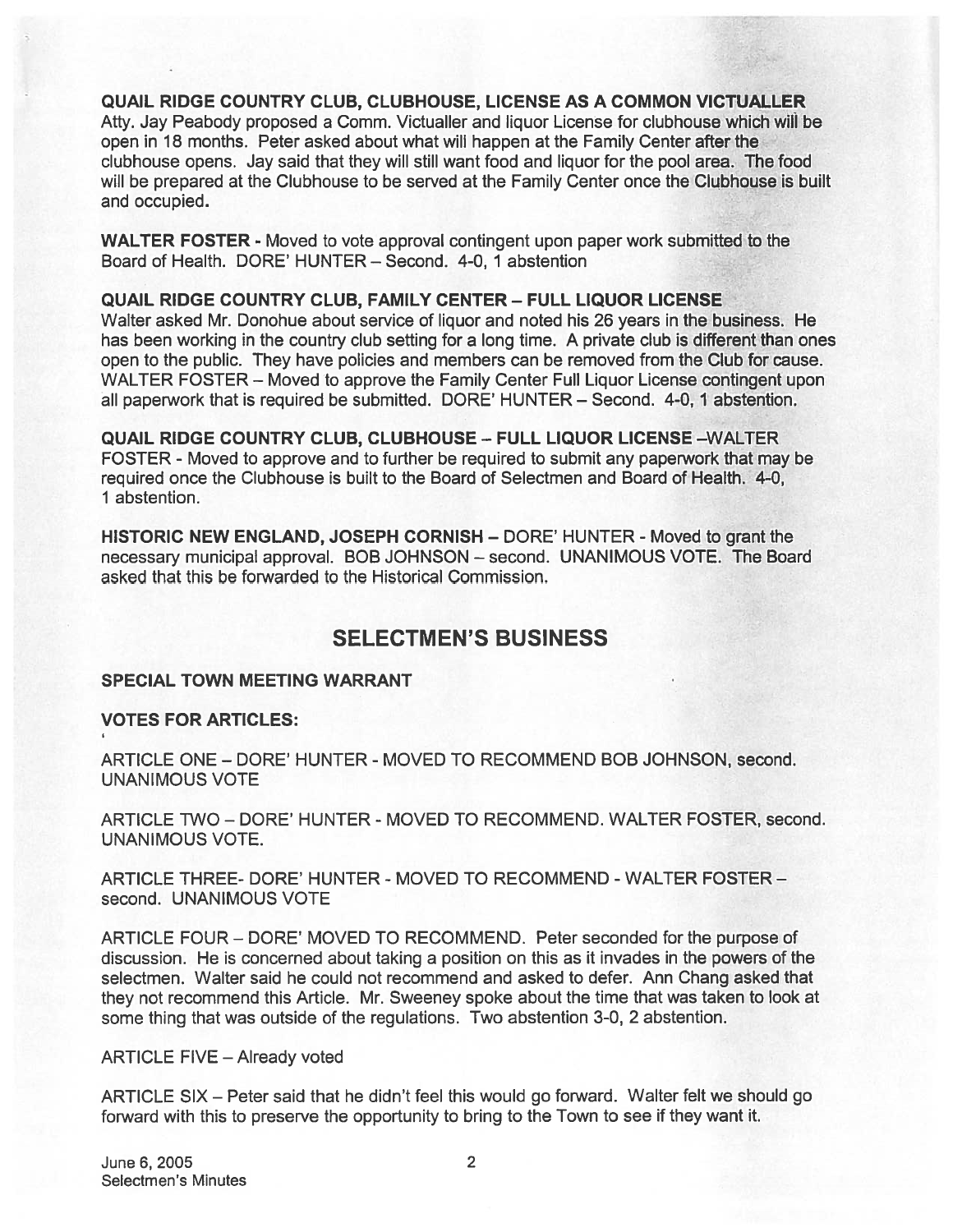BOY SCOUT OF HONOR ASSIGNMENT — Bob will attend.

HEALTH INSURANCE ISSUES - Peter discussed the memo sent from the school committee. The School is willing to have <sup>a</sup> forum, and he felt <sup>a</sup> <sup>2020</sup> meeting would be <sup>a</sup> grea<sup>t</sup> way to discuss this. Peter asked we go forward <sup>p</sup>lanning it with him taking the lead with Marie Alteri and the committee for the middle of September.

PLANNIING BOARD APPOINTMENTS - WALTER FOSTER - Moved to recommend Mr. Densen and Mr.Reichlen. Dore' Hunter- Second. Bob Johnson abstained 4-1

### OTHER BUSINESS

Walter discussed the CPC progress — T. J OGrady and Leary field. Jones Tavern lower fee to do the chimmey

Lauren reported on the formation of the South Acton Task Force and urged residents of South Acton to apply.

### CONSENT AGENDA

DORE HUNTER — Moved to Approve Holding 19 Rail Road Street Decision for discussion.

DORE' HUNTER - Moved to approve. LAUREN ROSENZWEIG — second. UNANIMOUS VOTE

19 RAILROAD STREET - Lauren wanted to have explanation of what they will include on the front elevation with regar<sup>d</sup> to windows. Walter said he spoke with Garry and the front elevation will be addressed.

LAUREN ROSENZWEIG — Moved to accep<sup>t</sup> the Decision as written. WALTER FOSTER — second. UNANIMOUS VOTE

### TOWN MANAGER'S REPORT

### EXECUTIVE SESSION

Walter moved to go into Executive Session discuss Personnel Issues. Rell Call Taken, all Ayes.

Clèrk ember2005 Date: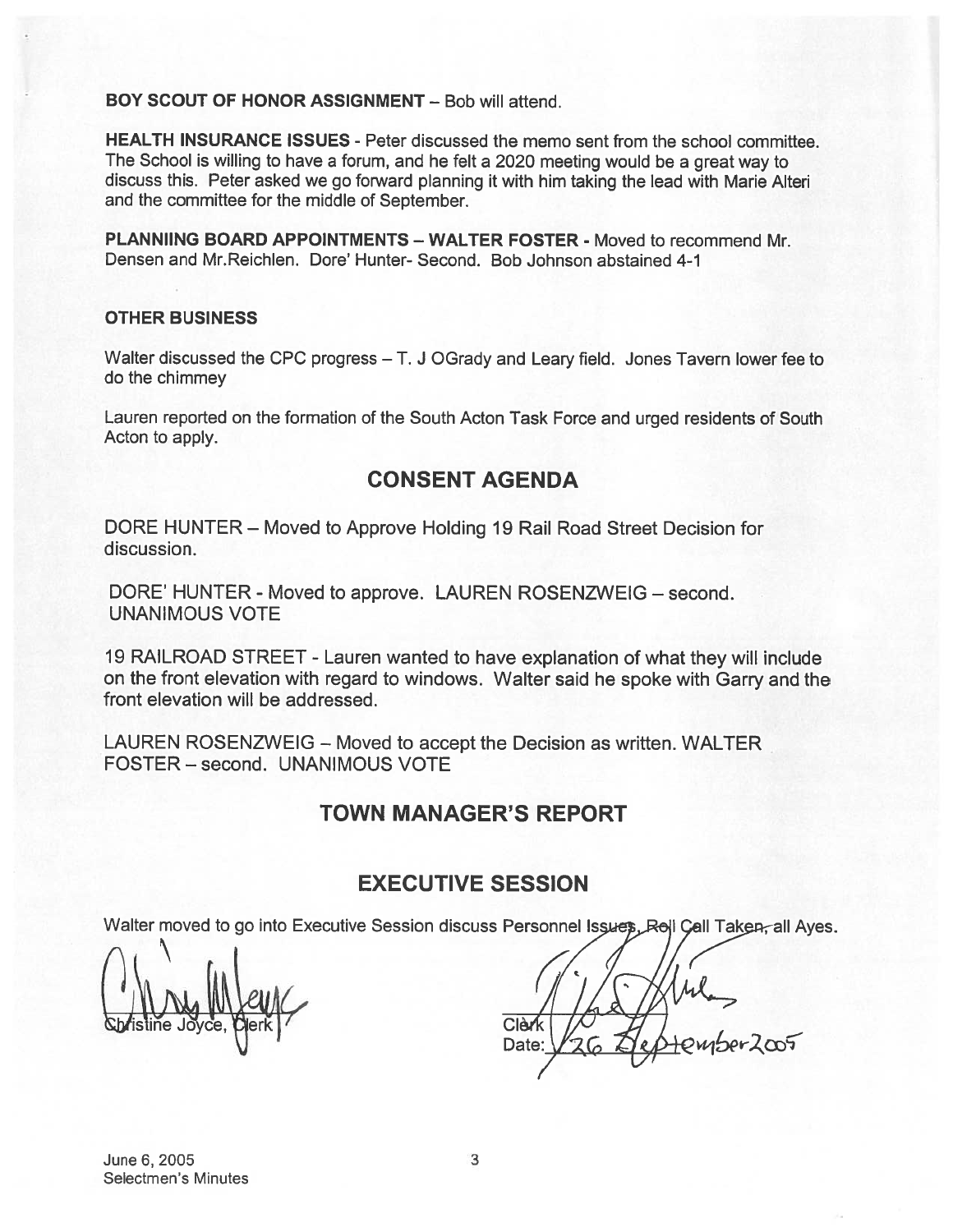June 3, 2005

TO: Board of Selectmen, Sewer Commissioners

FROM: Peter Ashton, Chairman

SUBJECT: Selectmen and Sewer Commissioners' Report

# June 6, 2005 7:00 P.M.

# I CITIZENS' CONCERNS

### II SEWER COMMISSIONERS' BUSINESS

- 1. SEWER DISTRICT REINSTATEMENT REQUEST, NICHOLAS ZAVOLAS Enclosed please find materials in the subject regard, for Board consideration.
- 2. FINAL SEWER BETTERMENTS Enclosed please find materials in the subject regard. Staff will provide final documentation at Monday night's meeting, for Board votes and signature.

### III PUBLIC HEARINGS & APPOINTMENTS

- 3. 7:01 OPERATIONAL MINUTE The Town Manager will give the Board <sup>a</sup> brief update on various topics.
- 4. 7:30 CROSSROADS CAFÉ DISTRICT ATTORNEY'S ALCOHOLIC BEVERAGES SERVICE NOTIFICATION — Enclosed please find materials in the subject regard, for Board consideration.
- 5. 7:45 COMMON VICTUALLER'S LICENSE QUAIL RIDGE COUNTRY CLUB, FAMILY CENTER, SKYLINE DRIVE — Enclosed please find materials in the subject regard, for Board consideration.
- 6. 7:50 COMMON VICTUALLER'S LICENSE QUAIL RIDGE COUNTRY CLUB, CLUBHOUSE, SKYLINE DRIVE, — Enclosed please find materials in the subject regard, for Board consideration.
- 7. 8:00 FULL LIQUOR LICENSE AS A COMMON VICTUALLER QUAIL RIDGE COUNTRY CLUB, FAMILY CENTER, SKYLINE DRIVE — Enclosed please find materials in the subject regard, for Board consideration.
- 8. 8:15 FULL LIQUOR LICENSE AS A COMMON VICTUALLER QUAIL RIDGE COUNTRY CLUB, CLUBHOUSE, SKYLINE DRIVE - Enclosed please find materials in the subject regard, for Board consideration
- 9. 8:30 HISTORIC NEW ENGLAND, JOSEPH CORNISH Mr. Cornish will be in to seek approval for <sup>a</sup> Preservation Restriction Agreement from the Board regarding the Lottery House at 144 Great Road (Former residence of Mr. and Mrs. Donald Nylander).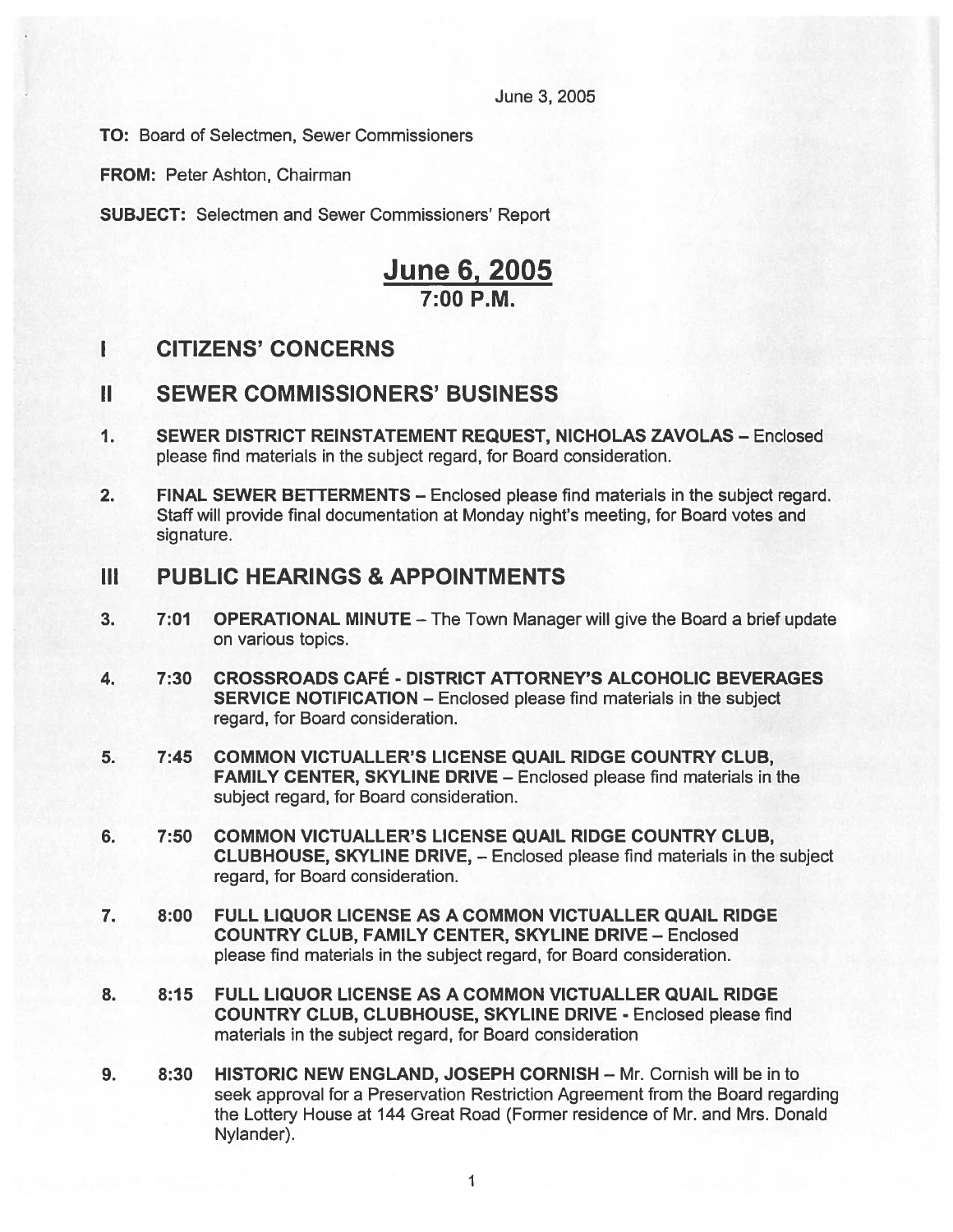# IV SELECTMEN'S BUSINESS

10. TOWN MEETING DISCUSSION - Enclosed please find materials that Chairman Ashton will discuss regarding the Transfer Station.

11. BOY SCOUT COURT OF HONOR, TIMOTHY GLICK — Enclosed please find an invitation to attend Mr. Glick's Court of Honor, for Board assignment.

12. HEALTH INSURANCE ISSUES - The Chair will address the enclosed list of Health Insurance Issues from the School Committee.

13. PLANNING BOARD APPOINTMENTS — Enclosed please find résumé's of the three candidates the Board has previously interviewed, for Board consideration.

14. OTHER BUSINESS

# V CONSENT AGENDA

15. ACCEPT MINUTES — Enclosed please find Board of Selectmen's May 23, 2005 Minutes for Board approval.

16. ONE DAY LIQUOR LICENSE, NARA PARK — Enclosed please find an application for <sup>a</sup> One-Day Liquor License from Melissa Grigsby on behalf of the End of School Year Picnic, for Board consideration.

17. ANNUAL ANTIQUES SHOW AND SALE, ACTON CONGREGATIONAL CHURCH - Enclosed please find materials in the subject regard, for Board consideration.

18. USE OF TOWN PROPERTY — Enclosed please find <sup>a</sup> reques<sup>t</sup> for use of the Library Lawn near the Play structures for <sup>a</sup> Girl Scout fund raiser, along with <sup>a</sup> recommendation from staff, for Board consideration.

19. FEE WAIVER REQUEST, FAMILY BEACH FEE — Enclosed please find <sup>a</sup> Confidential reques<sup>t</sup> for <sup>a</sup> waiver of the Family Beach Fee at NARA Park, for Board consideration.

20. FEE WAIVER REQUEST, CAMP FEE — Enclosed please find <sup>a</sup> Confidential reques<sup>t</sup> for <sup>a</sup> waiver of camp fees at NARA Park, for Board consideration.

21. ACCEPT DONATION — Enclosed please find <sup>a</sup> reques<sup>t</sup> from the Director of Municipal Properties for acceptance of office furniture from Winstanley Property Management Co., approximate value \$25,000 — \$30,000, for Board consideration.

22. ACCEPT DONATION – Enclosed please find a request from the Recreation Department for acceptance of <sup>a</sup> donation of 25 cases of assorted beverages and <sup>a</sup> banner, from Polar Beverage Company of Worcester, for Board consideration.

23. ACCEPT DONATION — Enclosed please find <sup>a</sup> reques<sup>t</sup> from the Recreation Department for acceptance of <sup>a</sup> donation from Northern Bank and Trust, in the amount of \$1,400 to suppor<sup>t</sup> the Fourth of July Celebration, for Board consideration.

24. ACCEPT DONATION – Enclosed please find a request from the Recreation Department for acceptance of <sup>a</sup> donation in the amount of \$12,000 to sponsor the NE Patriots Cheerleaders at Acton Day from Comcast Cable Communications Group, for Board consideration.